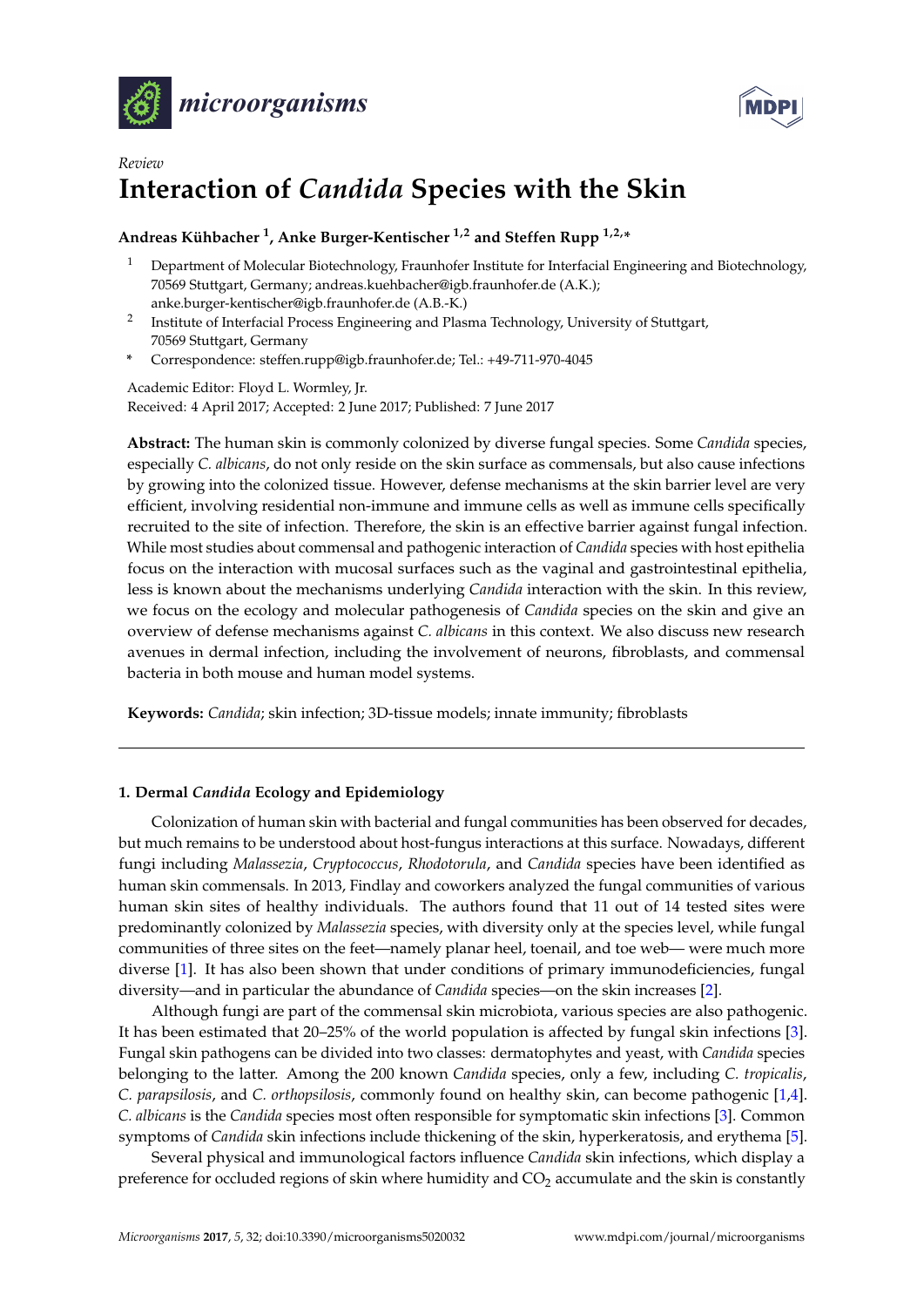experiencing friction [\[6\]](#page-6-5). For example, such conditions can be found while infants are in diapers, where the combination of elevated pH and the presence of lipases and proteases from feces commonly leads to secondary *Candida* infections, mainly caused by *C. albicans* from the gastrointestinal tract, resulting in diaper dermatitis, as reviewed in [\[7\]](#page-6-6). Recurrent *Candida* infections of the skin and mucosal surfaces are referred to as chronic mucocutaneous candidiasis (CMC), which occurs mainly in individuals with primary or acquired immunodeficiencies [\[5\]](#page-6-4), upon antibiotic treatment or injury with varying individual risk factors dependent on the epithelial surfaces [\[8\]](#page-6-7). Increased *Candida* colonization has also been associated with other skin disorders, including atopic dermatitis and psoriasis [\[9,](#page-6-8)[10\]](#page-6-9). In addition to colonization, the risk for superficial *Candida* infections is increased for individuals suffering from psoriasis. In part, this may also be favored by the treatment of psoriasis with corticosteroids or novel immunosuppressive agents such as tumor necrosis factor alpha (TNFα) or interleukin-17 (IL-17) inhibitors, as these pharmacological interventions specifically affect antifungal immune responses [\[11\]](#page-6-10). Interestingly, psoriasin, which is produced in psoriatic plaques, has been shown to have broad antifungal activity by inducing apoptosis in several filamentous fungi, but it is not active against *C. albicans* [\[12\]](#page-7-0).

#### **2.** *Candida* **Pathogenesis at Epithelial Surfaces**

Most of what is known about *C. albicans* pathogenesis on epithelial surfaces has been shown for the oral and vaginal mucosa, while less is known about skin invasion. The distinction between commensal colonization and invasive growth of *C. albicans* into epithelial surfaces is not clear cut, as adhesion to the host epithelium or even initial invasion may be relevant for establishment or maintenance of both states, while host cell damage is a distinct feature of pathogenic invasion [\[13](#page-7-1)[,14\]](#page-7-2). Adhesion to epithelial cells has been studied for many *Candida* spp. and on different epithelial cell types, including fibroblasts, Caco-2 cells, buccal epithelial cells, and many others. Interestingly, cell surface adhesins in *Candida* spp. that colonize human epithelia like *Candida glabrata* or *Candida albicans* have developed in large gene families [\[15,](#page-7-3)[16\]](#page-7-4), indicating a specialization for colonization of the host. Extensive studies on binding motifs of lectin-like epithelial adhesins revealed that the different binding domains have well defined specificity for different di- or oligomeric carbohydrate combinations, enabling the colonization of a wide variety of host tissue [\[17](#page-7-5)[,18\]](#page-7-6). For *C. albicans*, attachment to epidermal keratinocytes was also shown by direct interaction between moonlighting proteins [\[19\]](#page-7-7) and host proteins, like the fungal protein Gpm1 (Phosphoglycerate mutase) and host cell vitronectin [\[20\]](#page-7-8). Two general phenomena can contribute to invasion of host epithelia: induced endocytosis and active penetration. *C. albicans* has been shown to induce its own passive uptake into normally non-phagocytic cells by a clathrin-dependent mechanism [\[21\]](#page-7-9) that is dependent on Als3 or Ssa1 interaction with E-cadherin or N-cadherin expressed on epithelial host cells [\[22](#page-7-10)[,23\]](#page-7-11) or alternative pathways [\[24\]](#page-7-12). The contribution of induced endocytosis to epithelial invasion is, however, tissue or cell-type dependent. While induced endocytosis may potentially contribute to initial invasion of stratified epithelia such as the oral mucosa, intestinal enterocytes and Caco-2 cells do not internalize *C. albicans* by using this process. Here the fungus needs to actively penetrate the tissue [\[25,](#page-7-13)[26\]](#page-7-14). In either case, active penetration is the predominant process of epithelial invasion [\[24\]](#page-7-12). In this case, the force is generated through a combination of hyphal extension and directional growth of the fungus [\[25\]](#page-7-13). Since the epidermis of skin is a cornified stratified epithelium shielded by a dense layer of dead keratinocytes, this barrier can likely only be breached by active penetration. Consistent with this notion, a non-hyphal *C. albicans* strain deleted for Efg1 and Cph1, the two major transcription factors involved in hyphae formation, is not able to invade intestinal or epidermal reconstituted epithelia [\[27\]](#page-7-15). In addition, this mutant cannot adhere to tissue due to a massive change in cell wall protein composition, and lacks expression of some key adhesins like ALS3 or HWP1 [\[26\]](#page-7-14). Besides being required for both active penetration and efficient induced endocytosis [\[25\]](#page-7-13), hyphae formation is also a prerequisite for host tissue damage, a hallmark of *C. albicans* pathogenesis in epithelial tissues [\[8\]](#page-6-7). Physical force generated through hyphal extension as well as molecular factors such as secreted aspartyl proteases (SAPs) have been proposed to cause damage in an oral epithelial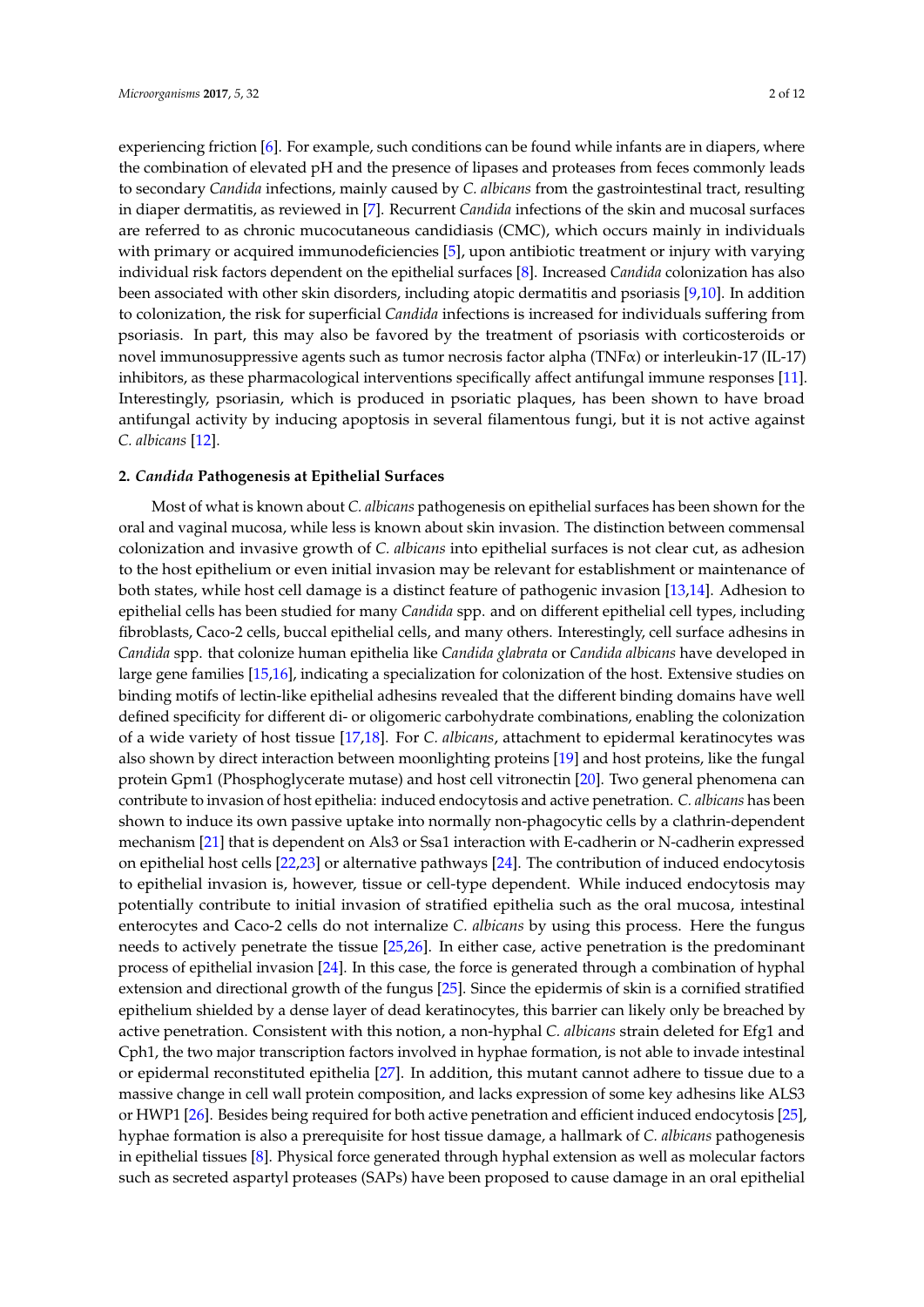model, in particular Sap1-3 [\[28\]](#page-7-16), while Sap1-2 have been associated with damage during invasion of a reconstituted vaginal epithelium [\[29\]](#page-7-17). Several Saps have also been shown to be overexpressed during *C. albicans* invasion of an epidermal model [\[30\]](#page-8-0). However, the precise contribution of Saps to *C. albicans* pathogenicity has been controversial. Additional results indicate that Saps are not required for invasion into reconstituted human oral or vaginal epithelia and that Sap1–6 are dispensable for virulence in a mouse model of disseminated candidiasis [\[31](#page-8-1)[–33\]](#page-8-2). More recently, Candidalysin, a pore forming toxin, generated from the ECE1 gene product, which is expressed specifically during filamentous growth of *C. albicans*, was shown to contribute to damage of the oral epithelium during *C. albicans* invasion. Most interestingly, peptide 3, a short peptide derived from the Ece1p precursor molecule, has been shown to induce cell death by perforating the host cell membranes [\[34\]](#page-8-3).

## **3. Initial Fungal Recognition**

*Candida* invasion of the skin is rapidly recognized by innate immune receptors, such as pattern recognition receptors (PRRs), which initiate an efficient immune response (Figure [1\)](#page-3-0). Different fungal structures such as the cell wall components β-glucans, mannans, and phospholipomannans can be sensed by receptors belonging to various classes of PRRs including Toll-like receptors (TLRs) and C-type lectins [\[35\]](#page-8-4). Their contribution to host defense against *Candida* species is, however, tissue specific and dependent on fungal morphology. Dectin-1 is a C-type lectin expressed on various cell types including monocytes, macrophages, dendritic cells, and neutrophils [\[36\]](#page-8-5). It recognizes the fungal cell wall component β-glucan and is involved in epithelial antifungal defense by Th17 induction in a Syk- and Card9-dependant manner [\[37\]](#page-8-6). β-glucan has been reported to primarily be surface accessible at the bud scars in the yeast form of *C. albicans* [\[38\]](#page-8-7). Hyphae are therefore thought to be invisible to dectin-1. *C. albicans* moreover reduces recognition by shielding the bud scars with a mannoprotein layer, thereby further limiting accessibility of  $\beta$ -glucan [\[38\]](#page-8-7). On the other hand, *C. albicans*-induced degranulation and TNF-α, IL-6, IL-10, CCL3, and CCL4 production by mast cells, which are also present in the skin, has been shown to be dectin-1-dependent, irrespective of the morphological state of *C. albicans*, while IL-1β production by mast cells was observed only in response to yeast cells [\[39\]](#page-8-8). Langerin, which is specifically expressed on epidermal Langerhans cells, was additionally proposed to play a central role in initial recognition of a broad spectrum of fungi including *C. albicans* on the skin. The authors could show that this C-type lectin binds not only to  $β$ -glucan, but also to mannose structures of fungal origin [\[40\]](#page-8-9). Activation of the inflammasome seems hyphae specific and likely involves recognition of mannan. *C. albicans* hyphae induce, for example, NLRP3-dependent inflammasome activation and IL-1β secretion by macrophages in the skin [\[8,](#page-6-7)[41\]](#page-8-10). MDA5, an intracellular receptor for double-stranded RNA, has also recently been associated with *C. albicans* hyphal recognition by macrophages, and its induction upon fungal stimulation was reduced in peripheral blood mononuclear cells (PBMCs) from CMC patients [\[42\]](#page-8-11). It remains to be determined if there is a direct role of MDA5 in skin defense against *C. albicans* and what may be the fungal ligand for this receptor.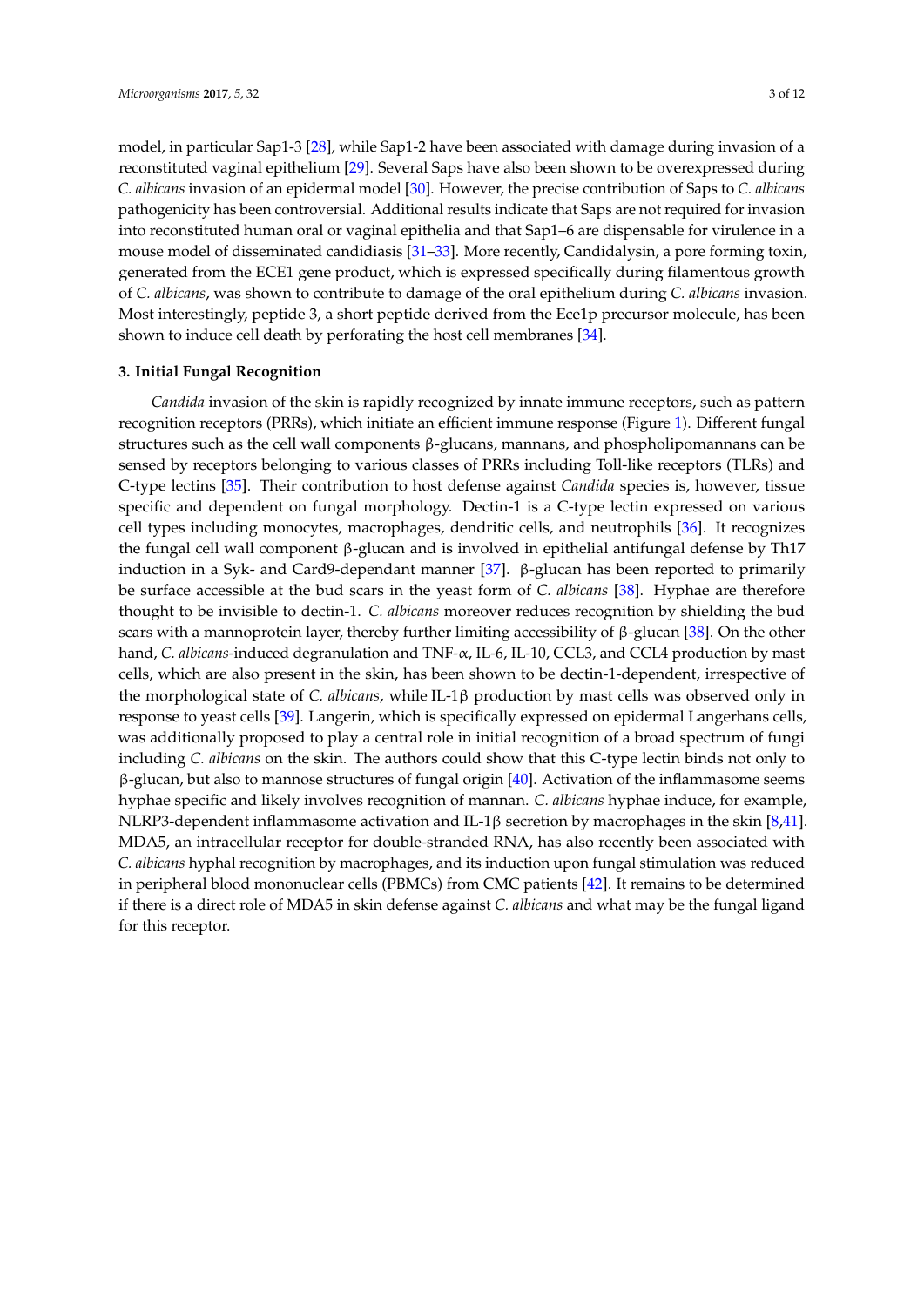<span id="page-3-0"></span>

Figure 1. C. albicans interaction with the skin. In the commensal, noninvasive state, C. albicans exists in in the yeast form on the tissue surface. Yeast cells can be detected through the dectin-1 receptor the yeast form on the tissue surface. Yeast cells can be detected through the dectin-1 receptor (Dec1) that is expressed by Langerhans cells in the epidermis. Activation of Langerhans cells (LCs) results in an interleukin-6 (IL-6)-dependent Th17 response, antimicrobial peptide production by keratinocytes and superficial antifungal defense. Commensal skin bacteria are also involved in preventing invasion preventing invasion of *C. albicans* into the skin by direct and indirect mechanisms. *C. albicans* of *C. albicans* into the skin by direct and indirect mechanisms. *C. albicans* invading the epidermis can moreover be detected by sensory neurons that promote IL-23 secretion by dermal dendritic cells and subsequent proliferation and IL-17 secretion of skin resident γδ T cells. Upon breaching of the epidermis, *C. albicans* is detected in the dermis by dermal dendritic cells which induce an IL-12-dependent Th1 response required for systemic immunity against the fungus. Dermal fibroblasts support direct antimicrobial defense in the dermis upon activation through TLR2 by *C. albicans* and IL-1β secretion and auto-activation. Secretion of IL-1β by dermal fibroblasts requires an additional yet unidentified signal from CD4<sup>+</sup> T cells.

The precise role of individual TLRs in skin defense against *C. albicans* is not yet completely The precise role of individual TLRs in skin defense against *C. albicans* is not yet completely understood. The fungal cell wall components O-linked mannans and phospholipomannans (PLM) are<br>understood. The fungal cell wall components O-linked mannans and phospholipomannans (PLM) are detected by TLR4 and TLR2, respectively, and result in the activation of pro-inflammatory processes by signaling through MyD88 and NF-κB [\[43,](#page-8-12)[44\]](#page-8-13). TLR2 and TLR4 are expressed on the surface of myeloid<br>
and TLR2 and TLR4 are expressed on the surface of myeloid and lymphoid cells but also on epithelial cells. On keratinocytes, TLR2 expression has been shown<br>And part in response to the solution of NF-R and 28MapK in response to and part in response to the SNM repeatedly and TLR2-dependent activation of NF-κB and p38MapK in response to *C. albicans* PLM<br>https://www.albit. MyD88 in response to *C. albicans* PLM has been reported [\[45](#page-8-14)[,46\]](#page-8-15). Moreover, in mouse epidermal Langerhans cells, MyD88 is necessary to have recently shown that and the among TLR2 is necessary to have a little state of the state of the state of the state of the respond to *C. albicans* invasion [\[47\]](#page-8-16). We have recently shown that among TLRs, TLR2 is most highly expressed in dermal fibroblasts in a CD4<sup>+</sup> T cell supplemented human 3D skin model. We could further *albicans* invasion in dermal protection of this tissue model against *C. albicans* invasion in an IL-1β-dependent manner [\[48](#page-9-0)[,49\]](#page-9-1). Moreover, TLR3, which recognizes nucleic acids, has also been and TLR4 and TLR4 and TLR4 and TLR4 and TLR4 and TLR4 and TLR4 and TLR4 and TLR4 and TLR4 and TLR4 and TLR4 and TLR4 and TLR associated with protection against cutaneous candidiasis [\[50](#page-9-2)[,51\]](#page-9-3). TLR2 and TLR4 signaling is also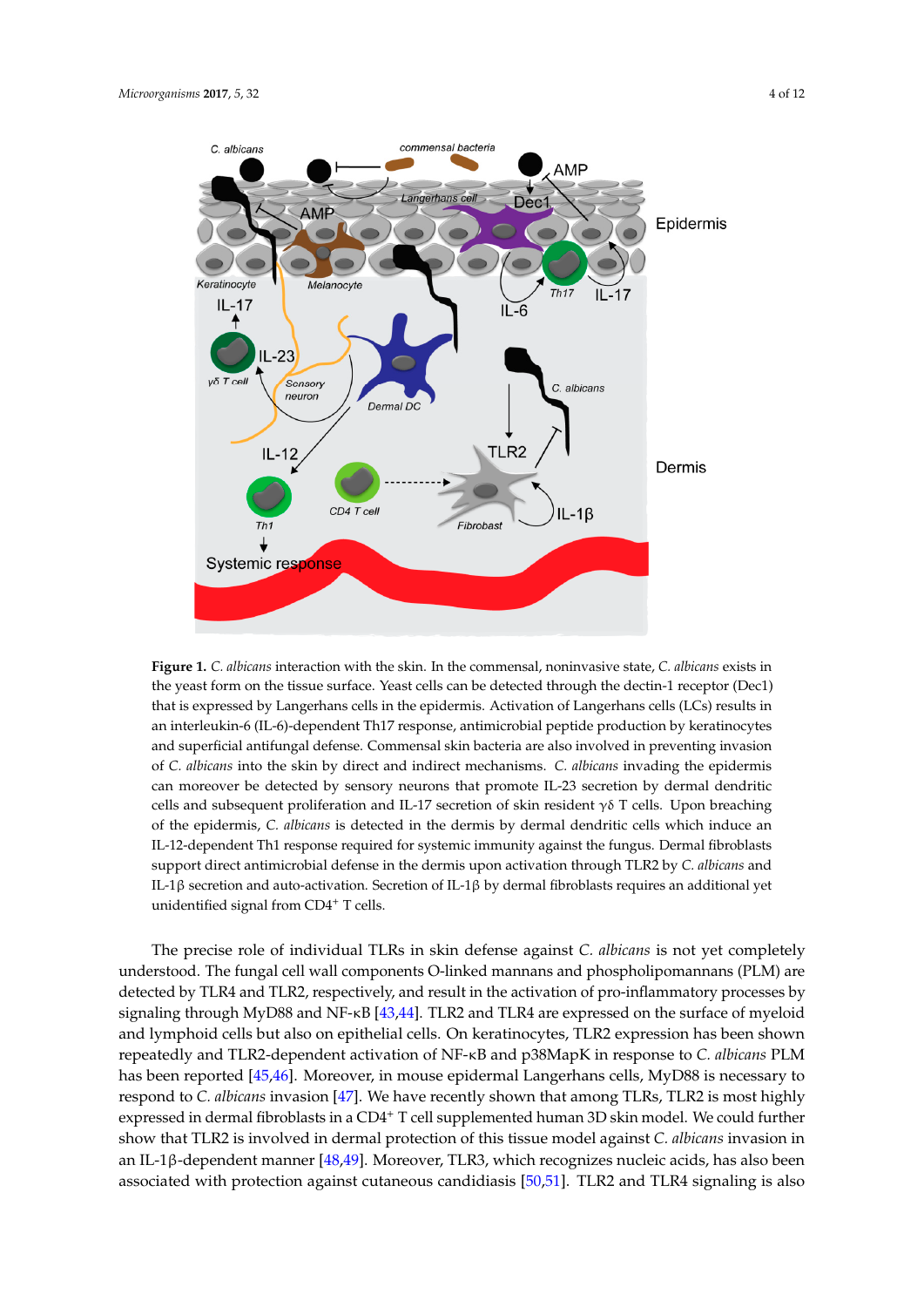involved in mucosal defense. TLR4 is induced in oral epithelial cells upon *C. albicans* infection of a reconstituted human epithelium in the presence of polymorphonuclear leukocytes and results in a direct epithelial antifungal defense [\[52\]](#page-9-4). In contrast, polymorphisms in TLR2, but not in TLR4 were associated with recurrent vulvovaginal candidiasis in humans [\[53\]](#page-9-5).

### **4. Immune Networks Involved in Skin Defense against** *Candida* **Species**

The subsequent defense reaction to a *Candia* infection also varies between different tissues [\[5\]](#page-6-4). In the skin, IL-17 is a central cytokine shaping immunity against *C. albicans* invasion of the epidermis. Mutations in five genes related to IL-17 and IL-17 signaling have been found to result in CMC in humans. These include deficiencies in IL-17 receptors: IL-17RA and IL-17RC, which are expressed on various cell types including epithelial cells [\[54\]](#page-9-6) as well as IL-17F [\[55\]](#page-9-7) which, like the prototypic IL-17A, binds to the heterodimeric IL-17RA/IL17-RC receptor [\[56\]](#page-9-8). In addition, deficiency of the adapter molecule ACT1 [\[57\]](#page-9-9), and gain of function mutations in STAT1, lead to increased Th1 and Th2 responses and to a decrease in Th17 cells [\[58\]](#page-9-10). IL-17C is another IL-17 family member that can be detected in the skin. It is expressed by keratinocytes and together with IL-17A and IL-17F is involved in the pathology of psoriasis [\[59\]](#page-9-11). However, in contrast to IL-17RC, IL-17C and its receptor IL-17RE is not required for skin, oral, and systemic defense against *C. albicans* infection, as shown using *Il17c*−*/*−, *Il17re*−*/*−, and *Il17rc*−*/*<sup>−</sup> mouse models [\[59,](#page-9-11)[60\]](#page-9-12). IL-17C or IL-17RE may therefore be interesting targets for the treatment of psoriasis without increasing susceptibility to CMC, as has been reported for IL-17A directed therapies, albeit at low incidence [\[61\]](#page-9-13). Th17 cells, which express IL-17A and IL-17F, play a crucial role in human defense against CMC. They are induced by *C. albicans* and are regulated by the proinflammatory cytokine IL-1β [\[62\]](#page-9-14). Antigen-presenting Langerhans cells (LCs) which reside in the epidermis have been shown to be sufficient to promote  $CD4^+$  T cell differentiation to Th17 cells in mice [\[63\]](#page-9-15). Upon skin infection with *C. albicans*, LCs are activated through TLR/MyD88 and dectin-1 signaling and secrete IL-6 which promotes Th17 differentiation [\[5,](#page-6-4)[47\]](#page-8-16). While LCs are necessary for the development of antigen-specific Th17 cells, they are not crucial in the clearance of primary infections in an epicutaneous mouse model of candidiasis [\[64\]](#page-9-16). IL-17A and IL-17F are not solely produced by recruited Th17 cells, but also by skin resident γδ T cells which can sense invading pathogens through TLR2 and dectin-1 and allow for a fast defense reaction [\[54](#page-9-6)[,65\]](#page-9-17). This has been shown to depend on IL-1β and IL-23, which are secreted by dendritic cells (DC) and lead to the expansion and secretion of IL-17A and IL-17F by γδ T cells [\[66](#page-10-0)[,67\]](#page-10-1). IL-23-dependent IL-17A production has been shown to be critical for defense against *C. albicans* skin infection in an epicutaneous infection model using *Il17af*−*/*<sup>−</sup> and *Il23a*−*/*<sup>−</sup> mice [\[68\]](#page-10-2), and humans with deficiencies in IL-23R signaling show increased susceptibility to CMC [\[69\]](#page-10-3). Interestingly, IL-23 secretion by CD301b<sup>+</sup> dermal dendritic cells was found to depend on the neuropeptide CGRPα, which is secreted by nociceptive neurons directly sensing *C. albicans* in the skin [\[68\]](#page-10-2). This finding links the neuronal system to immunity against fungal skin infections.

While skin defense against *C. albicans* in the epidermis is predominantly governed by IL-17A/IL-17F-producing cells, protection of deeper tissue such as the dermis and prevention of systemic fungal dissemination has been reported to rely on a Th1 response [\[64\]](#page-9-16). Secretion of IL-6 by Langerhans cells and subsequent Th17 polarization depends on fungal recognition by dectin-1, which has been reported to be restricted to detect the yeast form of *C. albicans* only [\[64\]](#page-9-16). In contrast, neither LCs nor CD11b<sup>+</sup> dermal DCs respond to *C. albicans* in its filamentous form, which is present in the dermis in a mouse skin infection model. Instead, the pseudohyphae are sensed by  $CD102<sup>+</sup>$ dermal dendritic cells, leading to an induction of Th1 cells and protection against systemic *C. albicans* dissemination [\[64\]](#page-9-16). Using an immune cell supplemented human 3D skin model [\[48\]](#page-9-0), we could show that activated CD4<sup>+</sup> T cells contribute to dermal protection by inducing an antimicrobial response of dermal fibroblasts in the presence of *C. albicans*. Notably, this response in the dermal skin compartment was independent of IL-17A and IL-17RA signaling but relied on the induction of IL-1β secretion by dermal fibroblasts [\[49\]](#page-9-1). Besides Th17 and Th1 responses, skin resident and recruited Th9 cells have been reported to play a role in early defense against *C. albicans* skin infection, as reviewed in [\[70\]](#page-10-4).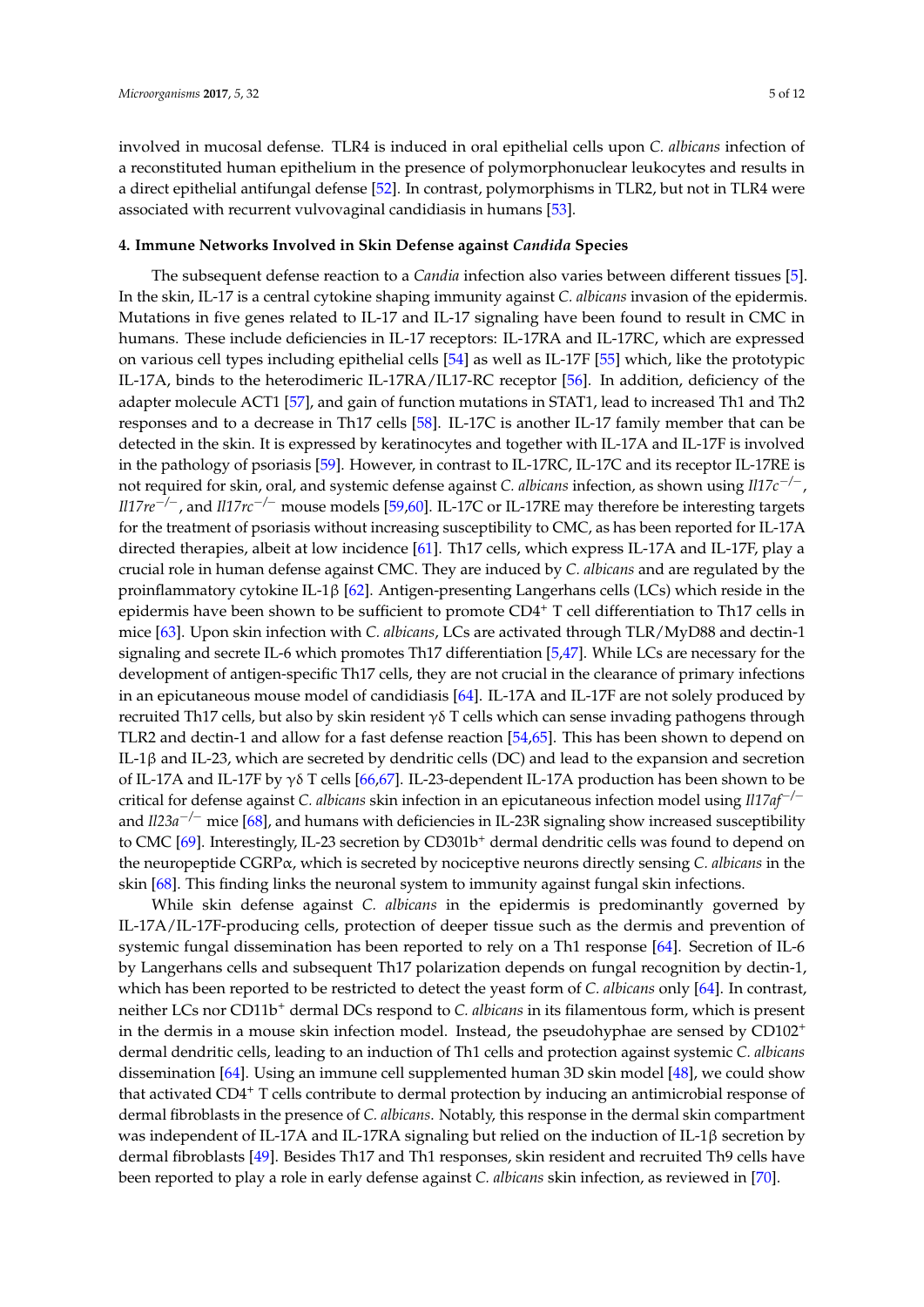## **5. Antifungal Defense Execution by Antimicrobial Agents**

Skin resident immune and non-immune cells as well as recruited immune cells are involved in the clearance of *C. albicans* in the skin. The first line of antifungal defense is carried out by keratinocytes, which produce antimicrobial peptides (AMPs) such as Cathelicidine/LL-37 and β-defensins and S100 proteins. LL-37 and human β-defensins 1 to 3 alter membrane integrity of *C. albicans* and provoke ATP release, but, in addition, alternative mechanisms of antifungal action have been described, as reviewed by [\[71\]](#page-10-5). Calprotectin, a dimer of S100A8 and S100A9, is able to inhibit *C. albicans* growth [\[72\]](#page-10-6). This effect is reversible by the addition of 30  $\mu$ M zinc, indicating that the antifungal activity of calprotectin is likely through zinc chelation [\[73\]](#page-10-7). RNase7, which is released by keratinocytes, has been shown to exert candidacidal activity at low micromolar concentrations by membrane destabilization and targeting of fungal RNA upon internalization [\[74\]](#page-10-8). Antimicrobial peptides can be constitutively expressed in keratinocytes or regulated directly in response to PRR signaling or through inflammatory cytokines [\[75\]](#page-10-9). For example, IL-17F and mainly IL-17A induce the production of human β-defensin 2 and S100 proteins by primary human keratinocytes, and IL-22, which is also produced by Th17 cells, synergizes with these IL-17 cytokines in AMP induction by keratinocytes [\[76\]](#page-10-10). Moreover, together with TNF-α, IL-22 induces S100A7, human β-defensin 2, and the antimicrobial chemokines CXCL9, 10, and 11 in keratinocytes in vitro [\[77](#page-10-11)[,78\]](#page-10-12), yet the role of IL-22 in the defense of CMC is controversial [\[79\]](#page-10-13). CXCL9, 10, and 11 are also highly expressed in dermal fibroblasts during *C. albicans* infection of a CD4<sup>+</sup> T cell supplemented human skin model [\[49\]](#page-9-1), and CXCL10 has been shown to directly inhibit *C. albicans* growth in the radial diffusion assay [\[80\]](#page-10-14).

IL-17 also contributes to *Candida* clearance at epithelial surfaces through recruitment of neutrophils, which kill fungal cells by releasing high amounts of antimicrobial peptides, by direct phagocytosis, or by formation of neutrophil extracellular traps (NETs) [\[5,](#page-6-4)[81,](#page-10-15)[82\]](#page-10-16), but the role of neutrophils in epithelial antifungal defense has been reported to be tissue specific and therefore may not be generalized [\[83\]](#page-10-17).

#### **6. Fungal-Microbiome Interaction**

It is becoming increasingly clear that local commensal microbial communities highly influence the mode of interaction of *C. albicans*—whether commensal or pathogenic—with epithelial surfaces. Treatment of mice with several classes of antibiotics has been shown to increase colonization of the intestine with *Candida* species and the intestinal bacterium *Bacteroides thetaiotamicron* has been observed to limit *C. albicans* colonization by increasing HIF-1α-dependent LL-37 expression [\[84\]](#page-10-18). Other bacteria, especially *Lactobacilli*, influence *C. albicans* colonization and invasion in the gastrointestinal tract and vaginal mucosa by various mechanisms including pH changes and modulation of the immune response [\[8\]](#page-6-7). Modulation of *Candida* infection of the skin is likely also highly influenced by skin commensals. For example, differentiated primary human keratinocytes were shown to sense secreted factors of the commensal bacterium *Staphylococcus epidermidis* through TLR2, leading to NF-κB activation. In combination with pathogenic *Staphylococcus aureus*, this results in the synergistic induction of the antimicrobial peptides  $β$ -defensin 3 and RNase7 [\[85\]](#page-11-0). Since both AMPs also have antifungal activity, it is likely that these staphylococci in combination also influence *C. albicans* skin infection. Using specific pathogen free mice, it was recently shown that colonization with *S. epidermidis* is also sensed by dermal dendritic cells. These resident immune cells then initiate the development of a  $CD8<sup>+</sup>$  and IL-17<sup>+</sup> T cell population. These cells are subsequently recruited to the epidermis, where they boost S100A8 and S100A9 production by keratinocytes, resulting in increased resistance against *C. albicans* invasion in the absence of inflammation [\[86\]](#page-11-1).

#### **7. Conclusions**

The skin is similar to mucosal surfaces such as the oral and vaginal mucosa, as they are all stratified squamous epithelia. Yet there are also substantial differences, like different degrees of cornification in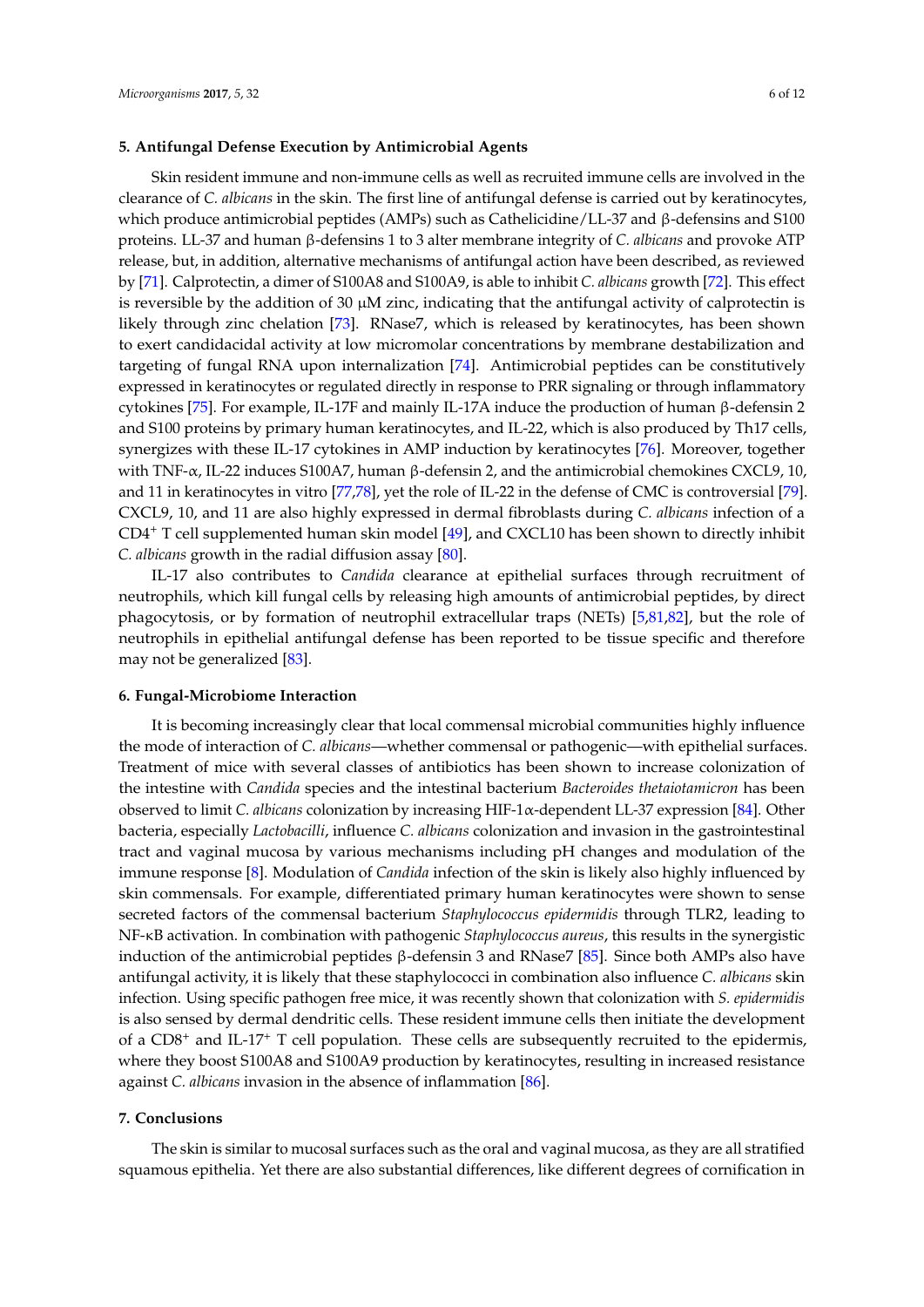these tissues, and, importantly, their local environment. The mechanisms underlying skin colonization and invasion by *Candida* species as well as host defense mechanisms are consequently overlapping with those found for mucosal surfaces, but considerable differences such as the precise mode of pathogenic invasion, the role of different immune cell types in defense against *C. albicans*, and the influence of commensal microorganisms on *Candida* pathogenesis exist. Much has been learned from the analysis of genetic disorders in humans resulting in chronic mucocutaneous candidiasis and also from mouse models. These findings have revealed both mechanisms of fungal recognition as well as immunological networks required to control these infections. Simple, often unicellular in vitro models furthermore have revealed initial mechanisms of pathogenesis in *Candida* infections. Recently, complex 3D tissue models of human origin containing defined elements of the immune system have been shown to be particularly amenable for identifying and modeling aspects of antifungal defense of the human skin. These recent advances in setting up complex 3D-tissue models have shown great promise already and therefore will most likely offer additional approaches to dissect and study *Candida*-skin interactions in great detail in the near future.

**Acknowledgments:** We would like to thank Lilliana Radoshevich for her critical reading of the manuscript. This work was supported by the FP7-PEOPLE-2013-ITN—Marie-Curie Action: "Initial Training Networks": Molecular Mechanisms of Human Fungal Pathogen Host Interaction, ImResFun, Project ID: 606786.

**Author Contributions:** A.K. wrote the initial draft and S.R. rewrote and edited major sections of the review, A.B.-K critically read and edited the manuscript.

**Conflicts of Interest:** The authors declare no conflict of interest.

#### **References**

- <span id="page-6-0"></span>1. Findley, K.; Oh, J.; Yang, J.; Conlan, S.; Deming, C.; Meyer, J.A.; Schoenfeld, D.; Nomicos, E.; Park, M.; NIH Intramural Sequencing Center Comparative Sequencing Program; et al. Topographic diversity of fungal and bacterial communities in human skin. *Nature* **2013**, *498*, 367–370.
- <span id="page-6-1"></span>2. Oh, J.; Freeman, A.F.; Program, N.C.S.; Park, M.; Sokolic, R.; Candotti, F.; Holland, S.M.; Segre, J.A.; Kong, H.H. The altered landscape of the human skin microbiome in patients with primary immunodeficiencies. *Genome Res.* **2013**, *23*, 2103–2114. [\[CrossRef\]](http://dx.doi.org/10.1101/gr.159467.113) [\[PubMed\]](http://www.ncbi.nlm.nih.gov/pubmed/24170601)
- <span id="page-6-2"></span>3. Havlickova, B.; Czaika, V.A.; Friedrich, M. Epidemiological trends in skin mycoses worldwide. *Mycoses* **2008**, *51* (Suppl. 4), 2–15. [\[CrossRef\]](http://dx.doi.org/10.1111/j.1439-0507.2008.01606.x) [\[PubMed\]](http://www.ncbi.nlm.nih.gov/pubmed/18783559)
- <span id="page-6-3"></span>4. Mohandas, V.; Ballal, M. Distribution of *Candida* species in different clinical samples and their virulence: Biofilm formation, proteinase and phospholipase production: A study on hospitalized patients in southern India. *J. Glob. Infect. Dis.* **2011**, *3*, 4–8. [\[CrossRef\]](http://dx.doi.org/10.4103/0974-777X.77288) [\[PubMed\]](http://www.ncbi.nlm.nih.gov/pubmed/21572601)
- <span id="page-6-4"></span>5. Kashem, S.W.; Kaplan, D.H. Skin immunity to *Candida albicans*. *Trends Immunol.* **2016**, *37*, 440–450. [\[CrossRef\]](http://dx.doi.org/10.1016/j.it.2016.04.007) [\[PubMed\]](http://www.ncbi.nlm.nih.gov/pubmed/27178391)
- <span id="page-6-5"></span>6. Allen, A.M.; King, R.D. Occlusion, carbon dioxide, and fungal skin infections. *Lancet* **1978**, *1*, 360–362. [\[CrossRef\]](http://dx.doi.org/10.1016/S0140-6736(78)91084-X)
- <span id="page-6-6"></span>7. Bonifaz, A.; Rojas, R.; Tirado-Sanchez, A.; Chavez-Lopez, D.; Mena, C.; Calderon, L.; Maria, P.O. Superficial mycoses associated with diaper dermatitis. *Mycopathologia* **2016**, *181*, 671–679. [\[CrossRef\]](http://dx.doi.org/10.1007/s11046-016-0020-9) [\[PubMed\]](http://www.ncbi.nlm.nih.gov/pubmed/27193417)
- <span id="page-6-7"></span>8. Hofs, S.; Mogavero, S.; Hube, B. Interaction of *Candida albicans* with host cells: Virulence factors, host defense, escape strategies, and the microbiota. *J. Microbiol.* **2016**, *54*, 149–169. [\[CrossRef\]](http://dx.doi.org/10.1007/s12275-016-5514-0) [\[PubMed\]](http://www.ncbi.nlm.nih.gov/pubmed/26920876)
- <span id="page-6-8"></span>9. Zhang, E.; Tanaka, T.; Tajima, M.; Tsuboi, R.; Nishikawa, A.; Sugita, T. Characterization of the skin fungal microbiota in patients with atopic dermatitis and in healthy subjects. *Microbiol. Immunol.* **2011**, *55*, 625–632. [\[CrossRef\]](http://dx.doi.org/10.1111/j.1348-0421.2011.00364.x) [\[PubMed\]](http://www.ncbi.nlm.nih.gov/pubmed/21699559)
- <span id="page-6-9"></span>10. Taheri Sarvtin, M.; Shokohi, T.; Hajheydari, Z.; Yazdani, J.; Hedayati, M.T. Evaluation of candidal colonization and specific humoral responses against *Candida albicans* in patients with psoriasis. *Int. J. Dermatol.* **2014**, *53*, e555–e560. [\[CrossRef\]](http://dx.doi.org/10.1111/ijd.12562) [\[PubMed\]](http://www.ncbi.nlm.nih.gov/pubmed/25427068)
- <span id="page-6-10"></span>11. Armstrong, A.W.; Bukhalo, M.; Blauvelt, A. A clinician's guide to the diagnosis and treatment of candidiasis in patients with psoriasis. *Am. J. Clin. Dermatol.* **2016**, *17*, 329–336. [\[CrossRef\]](http://dx.doi.org/10.1007/s40257-016-0206-4) [\[PubMed\]](http://www.ncbi.nlm.nih.gov/pubmed/27435194)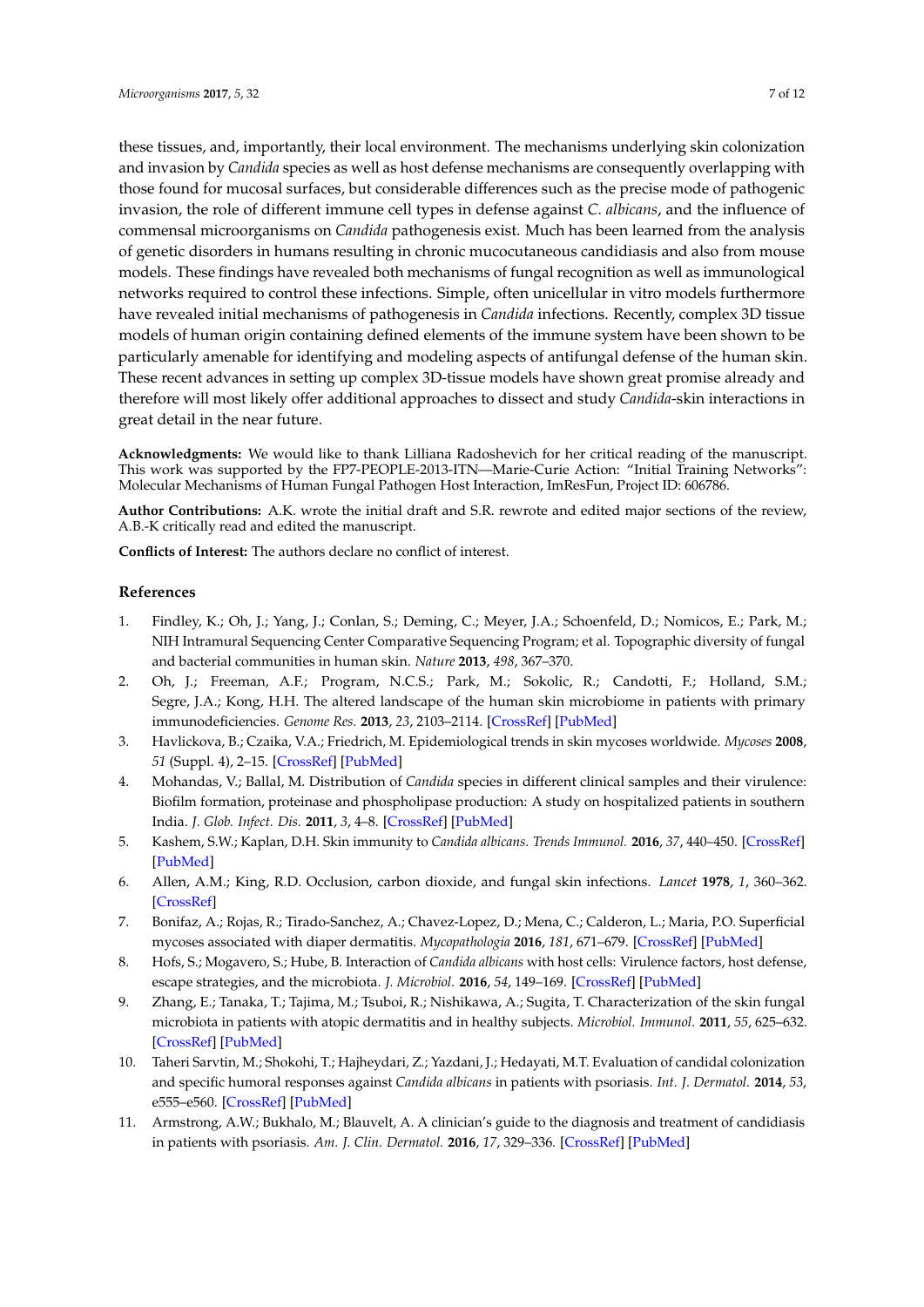- <span id="page-7-0"></span>12. Hein, K.Z.; Takahashi, H.; Tsumori, T.; Yasui, Y.; Nanjoh, Y.; Toga, T.; Wu, Z.; Grotzinger, J.; Jung, S.; Wehkamp, J.; et al. Disulphide-reduced psoriasin is a human apoptosis-inducing broad-spectrum fungicide. *Proc. Natl. Acad. Sci. USA* **2015**, *112*, 13039–13044. [\[CrossRef\]](http://dx.doi.org/10.1073/pnas.1511197112) [\[PubMed\]](http://www.ncbi.nlm.nih.gov/pubmed/26438863)
- <span id="page-7-1"></span>13. Pirofski, L.A.; Casadevall, A. The damage-response framework of microbial pathogenesis and infectious diseases. *Adv. Exp. Med. Biol.* **2008**, *635*, 135–146. [\[PubMed\]](http://www.ncbi.nlm.nih.gov/pubmed/18841709)
- <span id="page-7-2"></span>14. Gow, N.A.; Hube, B. Importance of the *Candida albicans* cell wall during commensalism and infection. *Curr. Opin. Microbiol.* **2012**, *15*, 406–412. [\[CrossRef\]](http://dx.doi.org/10.1016/j.mib.2012.04.005) [\[PubMed\]](http://www.ncbi.nlm.nih.gov/pubmed/22609181)
- <span id="page-7-3"></span>15. Hoyer, L.L.; Cota, E. *Candida albicans* agglutinin-like sequence (als) family vignettes: A review of als protein structure and function. *Front. Microbiol.* **2016**, *7*, 280. [\[CrossRef\]](http://dx.doi.org/10.3389/fmicb.2016.00280) [\[PubMed\]](http://www.ncbi.nlm.nih.gov/pubmed/27014205)
- <span id="page-7-4"></span>16. Gabaldon, T.; Martin, T.; Marcet-Houben, M.; Durrens, P.; Bolotin-Fukuhara, M.; Lespinet, O.; Arnaise, S.; Boisnard, S.; Aguileta, G.; Atanasova, R.; et al. Comparative genomics of emerging pathogens in the *Candida glabrata* clade. *BMC Genom.* **2013**, *14*, 623. [\[CrossRef\]](http://dx.doi.org/10.1186/1471-2164-14-623) [\[PubMed\]](http://www.ncbi.nlm.nih.gov/pubmed/24034898)
- <span id="page-7-5"></span>17. Maestre-Reyna, M.; Diderrich, R.; Veelders, M.S.; Eulenburg, G.; Kalugin, V.; Bruckner, S.; Keller, P.; Rupp, S.; Mosch, H.U.; Essen, L.O. Structural basis for promiscuity and specificity during *Candida glabrata* invasion of host epithelia. *Proc. Natl. Acad. Sci. USA* **2012**, *109*, 16864–16869. [\[CrossRef\]](http://dx.doi.org/10.1073/pnas.1207653109) [\[PubMed\]](http://www.ncbi.nlm.nih.gov/pubmed/23035251)
- <span id="page-7-6"></span>18. Diderrich, R.; Kock, M.; Maestre-Reyna, M.; Keller, P.; Steuber, H.; Rupp, S.; Essen, L.O.; Mosch, H.U. Structural hot spots determine functional diversity of the *Candida glabrata* epithelial adhesin family. *J. Biol. Chem.* **2015**, *290*, 19597–19613. [\[CrossRef\]](http://dx.doi.org/10.1074/jbc.M115.655654) [\[PubMed\]](http://www.ncbi.nlm.nih.gov/pubmed/26105055)
- <span id="page-7-7"></span>19. Urban, C.; Xiong, X.; Sohn, K.; Schroppel, K.; Brunner, H.; Rupp, S. The moonlighting protein tsa1p is implicated in oxidative stress response and in cell wall biogenesis in *Candida albicans*. *Mol. Microbiol.* **2005**, *57*, 1318–1341. [\[CrossRef\]](http://dx.doi.org/10.1111/j.1365-2958.2005.04771.x) [\[PubMed\]](http://www.ncbi.nlm.nih.gov/pubmed/16102003)
- <span id="page-7-8"></span>20. Lopez, C.M.; Wallich, R.; Riesbeck, K.; Skerka, C.; Zipfel, P.F. *Candida albicans* uses the surface protein gpm1 to attach to human endothelial cells and to keratinocytes via the adhesive protein vitronectin. *PLoS ONE* **2014**, *9*, e90796. [\[CrossRef\]](http://dx.doi.org/10.1371/journal.pone.0090796) [\[PubMed\]](http://www.ncbi.nlm.nih.gov/pubmed/24625558)
- <span id="page-7-9"></span>21. Moreno-Ruiz, E.; Galan-Diez, M.; Zhu, W.; Fernandez-Ruiz, E.; d'Enfert, C.; Filler, S.G.; Cossart, P.; Veiga, E. *Candida albicans* internalization by host cells is mediated by a clathrin-dependent mechanism. *Cell Microbiol.* **2009**, *11*, 1179–1189. [\[CrossRef\]](http://dx.doi.org/10.1111/j.1462-5822.2009.01319.x) [\[PubMed\]](http://www.ncbi.nlm.nih.gov/pubmed/19416270)
- <span id="page-7-10"></span>22. Sun, J.N.; Solis, N.V.; Phan, Q.T.; Bajwa, J.S.; Kashleva, H.; Thompson, A.; Liu, Y.; Dongari-Bagtzoglou, A.; Edgerton, M.; Filler, S.G. Host cell invasion and virulence mediated by *Candida albicans* ssa1. *PLoS Pathog.* **2010**, *6*, e1001181. [\[CrossRef\]](http://dx.doi.org/10.1371/journal.ppat.1001181) [\[PubMed\]](http://www.ncbi.nlm.nih.gov/pubmed/21085601)
- <span id="page-7-11"></span>23. Phan, Q.T.; Myers, C.L.; Fu, Y.; Sheppard, D.C.; Yeaman, M.R.; Welch, W.H.; Ibrahim, A.S.; Edwards, J.E., Jr.; Filler, S.G. Als3 is a *Candida albicans* invasin that binds to cadherins and induces endocytosis by host cells. *PLoS Biol.* **2007**, *5*, e64. [\[CrossRef\]](http://dx.doi.org/10.1371/journal.pbio.0050064) [\[PubMed\]](http://www.ncbi.nlm.nih.gov/pubmed/17311474)
- <span id="page-7-12"></span>24. Wachtler, B.; Citiulo, F.; Jablonowski, N.; Forster, S.; Dalle, F.; Schaller, M.; Wilson, D.; Hube, B. *Candida albicans*-epithelial interactions: Dissecting the roles of active penetration, induced endocytosis and host factors on the infection process. *PLoS ONE* **2012**, *7*, e36952. [\[CrossRef\]](http://dx.doi.org/10.1371/journal.pone.0036952) [\[PubMed\]](http://www.ncbi.nlm.nih.gov/pubmed/22606314)
- <span id="page-7-13"></span>25. Dalle, F.; Wachtler, B.; L'Ollivier, C.; Holland, G.; Bannert, N.; Wilson, D.; Labruere, C.; Bonnin, A.; Hube, B. Cellular interactions of *Candida albicans* with human oral epithelial cells and enterocytes. *Cell Microbiol.* **2010**, *12*, 248–271. [\[CrossRef\]](http://dx.doi.org/10.1111/j.1462-5822.2009.01394.x) [\[PubMed\]](http://www.ncbi.nlm.nih.gov/pubmed/19863559)
- <span id="page-7-14"></span>26. Sohn, K.; Senyurek, I.; Fertey, J.; Konigsdorfer, A.; Joffroy, C.; Hauser, N.; Zelt, G.; Brunner, H.; Rupp, S. An in vitro assay to study the transcriptional response during adherence of *Candida albicans* to different human epithelia. *FEMS Yeast Res.* **2006**, *6*, 1085–1093. [\[CrossRef\]](http://dx.doi.org/10.1111/j.1567-1364.2006.00130.x) [\[PubMed\]](http://www.ncbi.nlm.nih.gov/pubmed/17042758)
- <span id="page-7-15"></span>27. Dieterich, C.; Schandar, M.; Noll, M.; Johannes, F.J.; Brunner, H.; Graeve, T.; Rupp, S. In vitro reconstructed human epithelia reveal contributions of *Candida albicans* efg1 and cph1 to adhesion and invasion. *Microbiology* **2002**, *148*, 497–506. [\[CrossRef\]](http://dx.doi.org/10.1099/00221287-148-2-497) [\[PubMed\]](http://www.ncbi.nlm.nih.gov/pubmed/11832513)
- <span id="page-7-16"></span>28. Schaller, M.; Korting, H.C.; Schafer, W.; Bastert, J.; Chen, W.; Hube, B. Secreted aspartic proteinase (sap) activity contributes to tissue damage in a model of human oral candidosis. *Mol. Microbiol.* **1999**, *34*, 169–180. [\[CrossRef\]](http://dx.doi.org/10.1046/j.1365-2958.1999.01590.x) [\[PubMed\]](http://www.ncbi.nlm.nih.gov/pubmed/10540295)
- <span id="page-7-17"></span>29. Schaller, M.; Bein, M.; Korting, H.C.; Baur, S.; Hamm, G.; Monod, M.; Beinhauer, S.; Hube, B. The secreted aspartyl proteinases sap1 and sap2 cause tissue damage in an in vitro model of vaginal candidiasis based on reconstituted human vaginal epithelium. *Infect. Immun.* **2003**, *71*, 3227–3234. [\[CrossRef\]](http://dx.doi.org/10.1128/IAI.71.6.3227-3234.2003) [\[PubMed\]](http://www.ncbi.nlm.nih.gov/pubmed/12761103)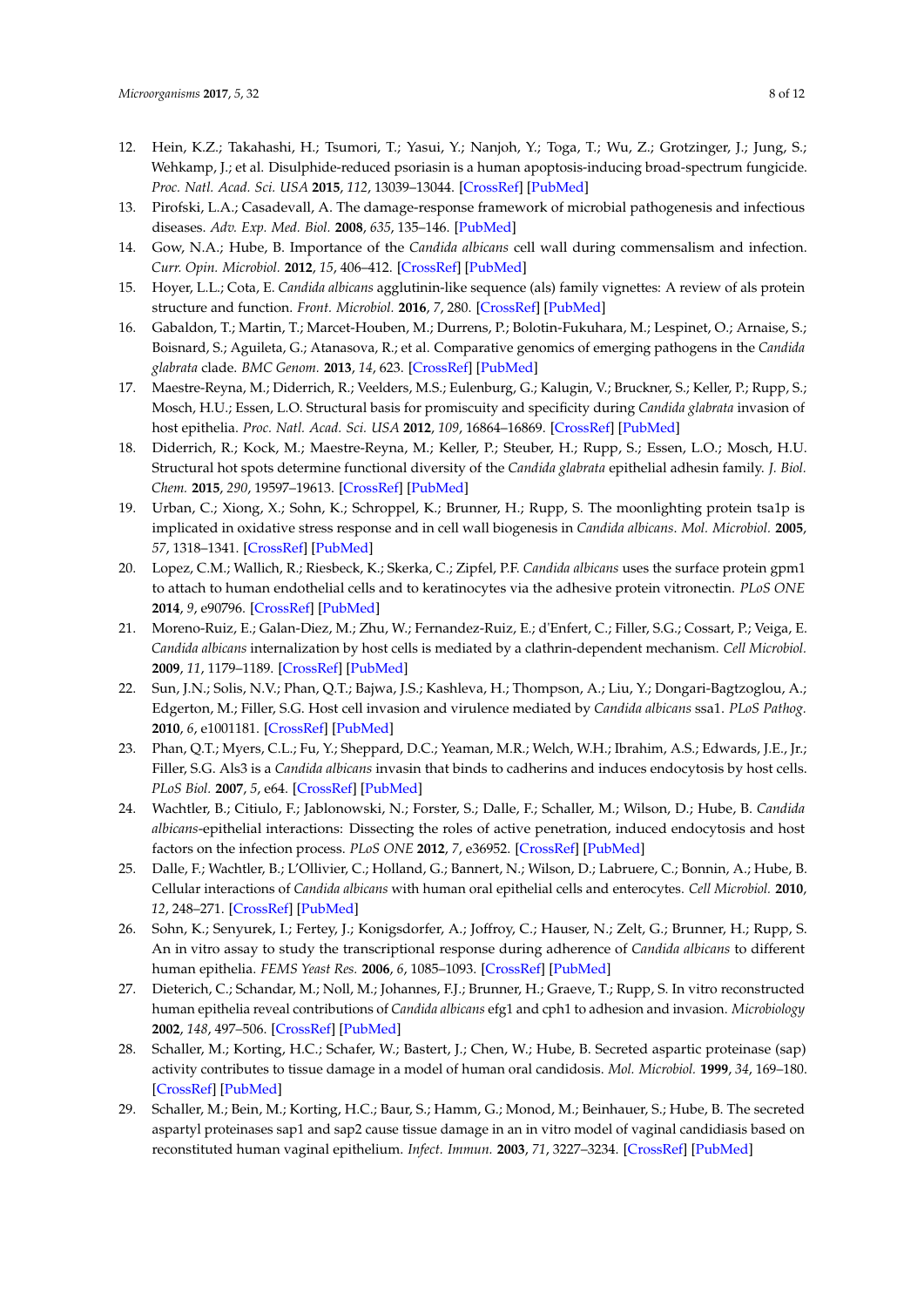- <span id="page-8-0"></span>30. Schaller, M.; Schackert, C.; Korting, H.C.; Januschke, E.; Hube, B. Invasion of *Candida albicans* correlates with expression of secreted aspartic proteinases during experimental infection of human epidermis. *J. Investig. Dermatol.* **2000**, *114*, 712–717. [\[CrossRef\]](http://dx.doi.org/10.1046/j.1523-1747.2000.00935.x) [\[PubMed\]](http://www.ncbi.nlm.nih.gov/pubmed/10733678)
- <span id="page-8-1"></span>31. Lermann, U.; Morschhauser, J. Secreted aspartic proteases are not required for invasion of reconstituted human epithelia by *Candida albicans*. *Microbiology* **2008**, *154*, 3281–3295. [\[CrossRef\]](http://dx.doi.org/10.1099/mic.0.2008/022525-0) [\[PubMed\]](http://www.ncbi.nlm.nih.gov/pubmed/18957582)
- 32. Correia, A.; Lermann, U.; Teixeira, L.; Cerca, F.; Botelho, S.; da Costa, R.M.; Sampaio, P.; Gartner, F.; Morschhauser, J.; Vilanova, M.; et al. Limited role of secreted aspartyl proteinases sap1 to sap6 in *Candida albicans* virulence and host immune response in murine hematogenously disseminated candidiasis. *Infect. Immun.* **2010**, *78*, 4839–4849. [\[CrossRef\]](http://dx.doi.org/10.1128/IAI.00248-10) [\[PubMed\]](http://www.ncbi.nlm.nih.gov/pubmed/20679440)
- <span id="page-8-2"></span>33. Mayer, F.L.; Wilson, D.; Hube, B. *Candida albicans* pathogenicity mechanisms. *Virulence* **2013**, *4*, 119–128. [\[CrossRef\]](http://dx.doi.org/10.4161/viru.22913) [\[PubMed\]](http://www.ncbi.nlm.nih.gov/pubmed/23302789)
- <span id="page-8-3"></span>34. Moyes, D.L.; Wilson, D.; Richardson, J.P.; Mogavero, S.; Tang, S.X.; Wernecke, J.; Hofs, S.; Gratacap, R.L.; Robbins, J.; Runglall, M.; et al. Candidalysin is a fungal peptide toxin critical for mucosal infection. *Nature* **2016**, *532*, 64–68. [\[CrossRef\]](http://dx.doi.org/10.1038/nature17625) [\[PubMed\]](http://www.ncbi.nlm.nih.gov/pubmed/27027296)
- <span id="page-8-4"></span>35. Netea, M.G.; Brown, G.D.; Kullberg, B.J.; Gow, N.A. An integrated model of the recognition of *Candida albicans* by the innate immune system. *Nat. Rev. Microbiol.* **2008**, *6*, 67–78. [\[CrossRef\]](http://dx.doi.org/10.1038/nrmicro1815) [\[PubMed\]](http://www.ncbi.nlm.nih.gov/pubmed/18079743)
- <span id="page-8-5"></span>36. Willment, J.A.; Marshall, A.S.; Reid, D.M.; Williams, D.L.; Wong, S.Y.; Gordon, S.; Brown, G.D. The human beta-glucan receptor is widely expressed and functionally equivalent to murine dectin-1 on primary cells. *Eur J. Immunol.* **2005**, *35*, 1539–1547. [\[CrossRef\]](http://dx.doi.org/10.1002/eji.200425725) [\[PubMed\]](http://www.ncbi.nlm.nih.gov/pubmed/15816015)
- <span id="page-8-6"></span>37. LeibundGut-Landmann, S.; Gross, O.; Robinson, M.J.; Osorio, F.; Slack, E.C.; Tsoni, S.V.; Schweighoffer, E.; Tybulewicz, V.; Brown, G.D.; Ruland, J.; et al. Syk- and card9-dependent coupling of innate immunity to the induction of t helper cells that produce interleukin 17. *Nat. Immunol.* **2007**, *8*, 630–638. [\[CrossRef\]](http://dx.doi.org/10.1038/ni1460) [\[PubMed\]](http://www.ncbi.nlm.nih.gov/pubmed/17450144)
- <span id="page-8-7"></span>38. Gantner, B.N.; Simmons, R.M.; Underhill, D.M. Dectin-1 mediates macrophage recognition of *Candida albicans* yeast but not filaments. *EMBO J.* **2005**, *24*, 1277–1286. [\[CrossRef\]](http://dx.doi.org/10.1038/sj.emboj.7600594) [\[PubMed\]](http://www.ncbi.nlm.nih.gov/pubmed/15729357)
- <span id="page-8-8"></span>39. Nieto-Patlan, A.; Campillo-Navarro, M.; Rodriguez-Cortes, O.; Munoz-Cruz, S.; Wong-Baeza, I.; Estrada-Parra, S.; Estrada-Garcia, I.; Serafin-Lopez, J.; Chacon-Salinas, R. Recognition of *Candida albicans* by dectin-1 induces mast cell activation. *Immunobiology* **2015**, *220*, 1093–1100. [\[CrossRef\]](http://dx.doi.org/10.1016/j.imbio.2015.05.005) [\[PubMed\]](http://www.ncbi.nlm.nih.gov/pubmed/26001731)
- <span id="page-8-9"></span>40. De Jong, M.A.; Vriend, L.E.; Theelen, B.; Taylor, M.E.; Fluitsma, D.; Boekhout, T.; Geijtenbeek, T.B. C-type lectin langerin is a beta-glucan receptor on human langerhans cells that recognizes opportunistic and pathogenic fungi. *Mol. Immunol.* **2010**, *47*, 1216–1225. [\[CrossRef\]](http://dx.doi.org/10.1016/j.molimm.2009.12.016) [\[PubMed\]](http://www.ncbi.nlm.nih.gov/pubmed/20097424)
- <span id="page-8-10"></span>41. Joly, S.; Ma, N.; Sadler, J.J.; Soll, D.R.; Cassel, S.L.; Sutterwala, F.S. Cutting edge: *Candida albicans* hyphae formation triggers activation of the nlrp3 inflammasome. *J. Immunol.* **2009**, *183*, 3578–3581. [\[CrossRef\]](http://dx.doi.org/10.4049/jimmunol.0901323) [\[PubMed\]](http://www.ncbi.nlm.nih.gov/pubmed/19684085)
- <span id="page-8-11"></span>42. Jaeger, M.; van der Lee, R.; Cheng, S.C.; Johnson, M.D.; Kumar, V.; Ng, A.; Plantinga, T.S.; Smeekens, S.P.; Oosting, M.; Wang, X.; et al. The rig-i-like helicase receptor mda5 (ifih1) is involved in the host defense against candida infections. *Eur. J. Clin. Microbiol. Infect. Dis.* **2015**, *34*, 963–974. [\[CrossRef\]](http://dx.doi.org/10.1007/s10096-014-2309-2) [\[PubMed\]](http://www.ncbi.nlm.nih.gov/pubmed/25579795)
- <span id="page-8-12"></span>43. Netea, M.G.; Gow, N.A.; Munro, C.A.; Bates, S.; Collins, C.; Ferwerda, G.; Hobson, R.P.; Bertram, G.; Hughes, H.B.; Jansen, T.; et al. Immune sensing of *Candida albicans* requires cooperative recognition of mannans and glucans by lectin and toll-like receptors. *J. Clin. Investig.* **2006**, *116*, 1642–1650. [\[CrossRef\]](http://dx.doi.org/10.1172/JCI27114) [\[PubMed\]](http://www.ncbi.nlm.nih.gov/pubmed/16710478)
- <span id="page-8-13"></span>44. Jouault, T.; Ibata-Ombetta, S.; Takeuchi, O.; Trinel, P.A.; Sacchetti, P.; Lefebvre, P.; Akira, S.; Poulain, D. *Candida albicans* phospholipomannan is sensed through toll-like receptors. *J. Infect. Dis.* **2003**, *188*, 165–172. [\[CrossRef\]](http://dx.doi.org/10.1086/375784) [\[PubMed\]](http://www.ncbi.nlm.nih.gov/pubmed/12825186)
- <span id="page-8-14"></span>45. Pivarcsi, A.; Bodai, L.; Rethi, B.; Kenderessy-Szabo, A.; Koreck, A.; Szell, M.; Beer, Z.; Bata-Csorgoo, Z.; Magocsi, M.; Rajnavolgyi, E.; et al. Expression and function of toll-like receptors 2 and 4 in human keratinocytes. *Int. Immunol.* **2003**, *15*, 721–730. [\[CrossRef\]](http://dx.doi.org/10.1093/intimm/dxg068) [\[PubMed\]](http://www.ncbi.nlm.nih.gov/pubmed/12750356)
- <span id="page-8-15"></span>46. Li, M.; Chen, Q.; Shen, Y.; Liu, W. *Candida albicans* phospholipomannan triggers inflammatory responses of human keratinocytes through toll-like receptor 2. *Exp. Dermatol.* **2009**, *18*, 603–610. [\[CrossRef\]](http://dx.doi.org/10.1111/j.1600-0625.2008.00832.x) [\[PubMed\]](http://www.ncbi.nlm.nih.gov/pubmed/19196344)
- <span id="page-8-16"></span>47. Haley, K.; Igyarto, B.Z.; Ortner, D.; Bobr, A.; Kashem, S.; Schenten, D.; Kaplan, D.H. Langerhans cells require myd88-dependent signals for *Candida albicans* response but not for contact hypersensitivity or migration. *J. Immunol.* **2012**, *188*, 4334–4339. [\[CrossRef\]](http://dx.doi.org/10.4049/jimmunol.1102759) [\[PubMed\]](http://www.ncbi.nlm.nih.gov/pubmed/22442445)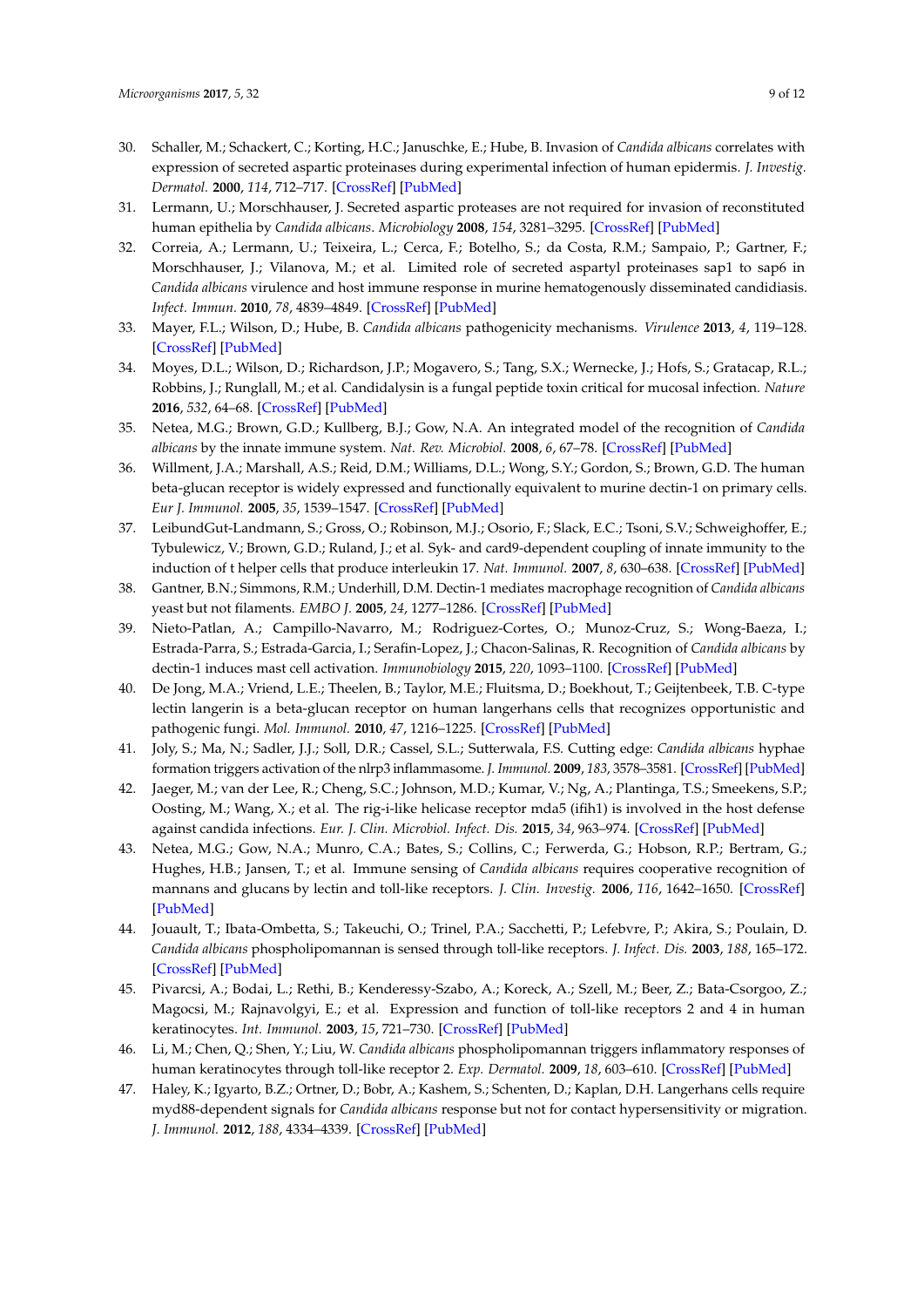- <span id="page-9-0"></span>48. Kuhbacher, A.; Sohn, K.; Burger-Kentischer, A.; Rupp, S. Immune cell-supplemented human skin model for studying fungal infections. *Methods Mol. Biol.* **2017**, *1508*, 439–449. [\[PubMed\]](http://www.ncbi.nlm.nih.gov/pubmed/27837520)
- <span id="page-9-1"></span>49. Kuhbacher, A.; Henkel, H.; Stevens, P.; Grumaz, C.; Finkelmeier, D.; Burger-Kentischer, A.; Sohn, K.; Rupp, S. Dermal fibroblasts play a central role in skin model protection against *C. albicans* invasion. *J. Infect. Dis.* **2017**. [\[CrossRef\]](http://dx.doi.org/10.1093/infdis/jix153) [\[PubMed\]](http://www.ncbi.nlm.nih.gov/pubmed/28368492)
- <span id="page-9-2"></span>50. Nahum, A.; Dadi, H.; Bates, A.; Roifman, C.M. The biological significance of tlr3 variant, l412f, in conferring susceptibility to cutaneous candidiasis, CMV and autoimmunity. *Autoimmun. Rev.* **2012**, *11*, 341–347. [\[CrossRef\]](http://dx.doi.org/10.1016/j.autrev.2011.10.007) [\[PubMed\]](http://www.ncbi.nlm.nih.gov/pubmed/22024499)
- <span id="page-9-3"></span>51. Nahum, A.; Dadi, H.; Bates, A.; Roifman, C.M. The l412f variant of toll-like receptor 3 (tlr3) is associated with cutaneous candidiasis, increased susceptibility to cytomegalovirus, and autoimmunity. *J. Allergy Clin. Immunol.* **2011**, *127*, 528–531. [\[CrossRef\]](http://dx.doi.org/10.1016/j.jaci.2010.09.031) [\[PubMed\]](http://www.ncbi.nlm.nih.gov/pubmed/21093032)
- <span id="page-9-4"></span>52. Weindl, G.; Naglik, J.R.; Kaesler, S.; Biedermann, T.; Hube, B.; Korting, H.C.; Schaller, M. Human epithelial cells establish direct antifungal defense through tlr4-mediated signaling. *J. Clin. Investig.* **2007**, *117*, 3664–3672. [\[CrossRef\]](http://dx.doi.org/10.1172/JCI28115) [\[PubMed\]](http://www.ncbi.nlm.nih.gov/pubmed/17992260)
- <span id="page-9-5"></span>53. Rosentul, D.C.; Delsing, C.E.; Jaeger, M.; Plantinga, T.S.; Oosting, M.; Costantini, I.; Venselaar, H.; Joosten, L.A.; van der Meer, J.W.; Dupont, B.; et al. Gene polymorphisms in pattern recognition receptors and susceptibility to idiopathic recurrent vulvovaginal candidiasis. *Front. Microbiol.* **2014**, *5*, 483. [\[CrossRef\]](http://dx.doi.org/10.3389/fmicb.2014.00483) [\[PubMed\]](http://www.ncbi.nlm.nih.gov/pubmed/25295030)
- <span id="page-9-6"></span>54. Pappu, R.; Ramirez-Carrozzi, V.; Sambandam, A. The interleukin-17 cytokine family: Critical players in host defence and inflammatory diseases. *Immunology* **2011**, *134*, 8–16. [\[CrossRef\]](http://dx.doi.org/10.1111/j.1365-2567.2011.03465.x) [\[PubMed\]](http://www.ncbi.nlm.nih.gov/pubmed/21726218)
- <span id="page-9-7"></span>55. Puel, A.; Cypowyj, S.; Bustamante, J.; Wright, J.F.; Liu, L.Y.; Lim, H.K.; Migaud, M.; Israel, L.; Chrabieh, M.; Audry, M.; et al. Chronic mucocutaneous candidiasis in humans with inborn errors of interleukin-17 immunity. *Science* **2011**, *332*, 65–68. [\[CrossRef\]](http://dx.doi.org/10.1126/science.1200439) [\[PubMed\]](http://www.ncbi.nlm.nih.gov/pubmed/21350122)
- <span id="page-9-8"></span>56. Ling, Y.; Cypowyj, S.; Aytekin, C.; Galicchio, M.; Camcioglu, Y.; Nepesov, S.; Ikinciogullari, A.; Dogu, F.; Belkadi, A.; Levy, R.; et al. Inherited il-17rc deficiency in patients with chronic mucocutaneous candidiasis. *J. Exp. Med.* **2015**, *212*, 619–631. [\[CrossRef\]](http://dx.doi.org/10.1084/jem.20141065) [\[PubMed\]](http://www.ncbi.nlm.nih.gov/pubmed/25918342)
- <span id="page-9-9"></span>57. Boisson, B.; Wang, C.; Pedergnana, V.; Wu, L.; Cypowyj, S.; Rybojad, M.; Belkadi, A.; Picard, C.; Abel, L.; Fieschi, C.; et al. An act1 mutation selectively abolishes interleukin-17 responses in humans with chronic mucocutaneous candidiasis. *Immunity* **2013**, *39*, 676–686. [\[CrossRef\]](http://dx.doi.org/10.1016/j.immuni.2013.09.002) [\[PubMed\]](http://www.ncbi.nlm.nih.gov/pubmed/24120361)
- <span id="page-9-10"></span>58. Boisson-Dupuis, S.; Kong, X.F.; Okada, S.; Cypowyj, S.; Puel, A.; Abel, L.; Casanova, J.L. Inborn errors of human stat1: Allelic heterogeneity governs the diversity of immunological and infectious phenotypes. *Curr. Opin. Immunol.* **2012**, *24*, 364–378. [\[CrossRef\]](http://dx.doi.org/10.1016/j.coi.2012.04.011) [\[PubMed\]](http://www.ncbi.nlm.nih.gov/pubmed/22651901)
- <span id="page-9-11"></span>59. Johansen, C.; Usher, P.A.; Kjellerup, R.B.; Lundsgaard, D.; Iversen, L.; Kragballe, K. Characterization of the interleukin-17 isoforms and receptors in lesional psoriatic skin. *Br. J. Dermatol.* **2009**, *160*, 319–324. [\[CrossRef\]](http://dx.doi.org/10.1111/j.1365-2133.2008.08902.x) [\[PubMed\]](http://www.ncbi.nlm.nih.gov/pubmed/19016708)
- <span id="page-9-12"></span>60. Conti, H.R.; Whibley, N.; Coleman, B.M.; Garg, A.V.; Jaycox, J.R.; Gaffen, S.L. Signaling through il-17c/il-17re is dispensable for immunity to systemic, oral and cutaneous candidiasis. *PLoS ONE* **2015**, *10*, e0122807. [\[CrossRef\]](http://dx.doi.org/10.1371/journal.pone.0122807) [\[PubMed\]](http://www.ncbi.nlm.nih.gov/pubmed/25849644)
- <span id="page-9-13"></span>61. Saunte, D.M.; Mrowietz, U.; Puig, L.; Zachariae, C. Candida infections in psoriasis and psoriatic arthritis patients treated with il-17 inhibitors and their practical management. *Br. J. Dermatol.* **2016**. [\[CrossRef\]](http://dx.doi.org/10.1111/bjd.15015)
- <span id="page-9-14"></span>62. Zielinski, C.E.; Mele, F.; Aschenbrenner, D.; Jarrossay, D.; Ronchi, F.; Gattorno, M.; Monticelli, S.; Lanzavecchia, A.; Sallusto, F. Pathogen-induced human th17 cells produce ifn-gamma or il-10 and are regulated by il-1beta. *Nature* **2012**, *484*, 514–518. [\[CrossRef\]](http://dx.doi.org/10.1038/nature10957) [\[PubMed\]](http://www.ncbi.nlm.nih.gov/pubmed/22466287)
- <span id="page-9-15"></span>63. Igyarto, B.Z.; Haley, K.; Ortner, D.; Bobr, A.; Gerami-Nejad, M.; Edelson, B.T.; Zurawski, S.M.; Malissen, B.; Zurawski, G.; Berman, J.; et al. Skin-resident murine dendritic cell subsets promote distinct and opposing antigen-specific t helper cell responses. *Immunity* **2011**, *35*, 260–272. [\[CrossRef\]](http://dx.doi.org/10.1016/j.immuni.2011.06.005) [\[PubMed\]](http://www.ncbi.nlm.nih.gov/pubmed/21782478)
- <span id="page-9-16"></span>64. Kashem, S.W.; Igyarto, B.Z.; Gerami-Nejad, M.; Kumamoto, Y.; Mohammed, J.; Jarrett, E.; Drummond, R.A.; Zurawski, S.M.; Zurawski, G.; Berman, J.; et al. Candida albicans morphology and dendritic cell subsets determine t helper cell differentiation. *Immunity* **2015**, *42*, 356–366. [\[CrossRef\]](http://dx.doi.org/10.1016/j.immuni.2015.01.008) [\[PubMed\]](http://www.ncbi.nlm.nih.gov/pubmed/25680275)
- <span id="page-9-17"></span>65. Martin, B.; Hirota, K.; Cua, D.J.; Stockinger, B.; Veldhoen, M. Interleukin-17-producing gammadelta t cells selectively expand in response to pathogen products and environmental signals. *Immunity* **2009**, *31*, 321–330. [\[CrossRef\]](http://dx.doi.org/10.1016/j.immuni.2009.06.020) [\[PubMed\]](http://www.ncbi.nlm.nih.gov/pubmed/19682928)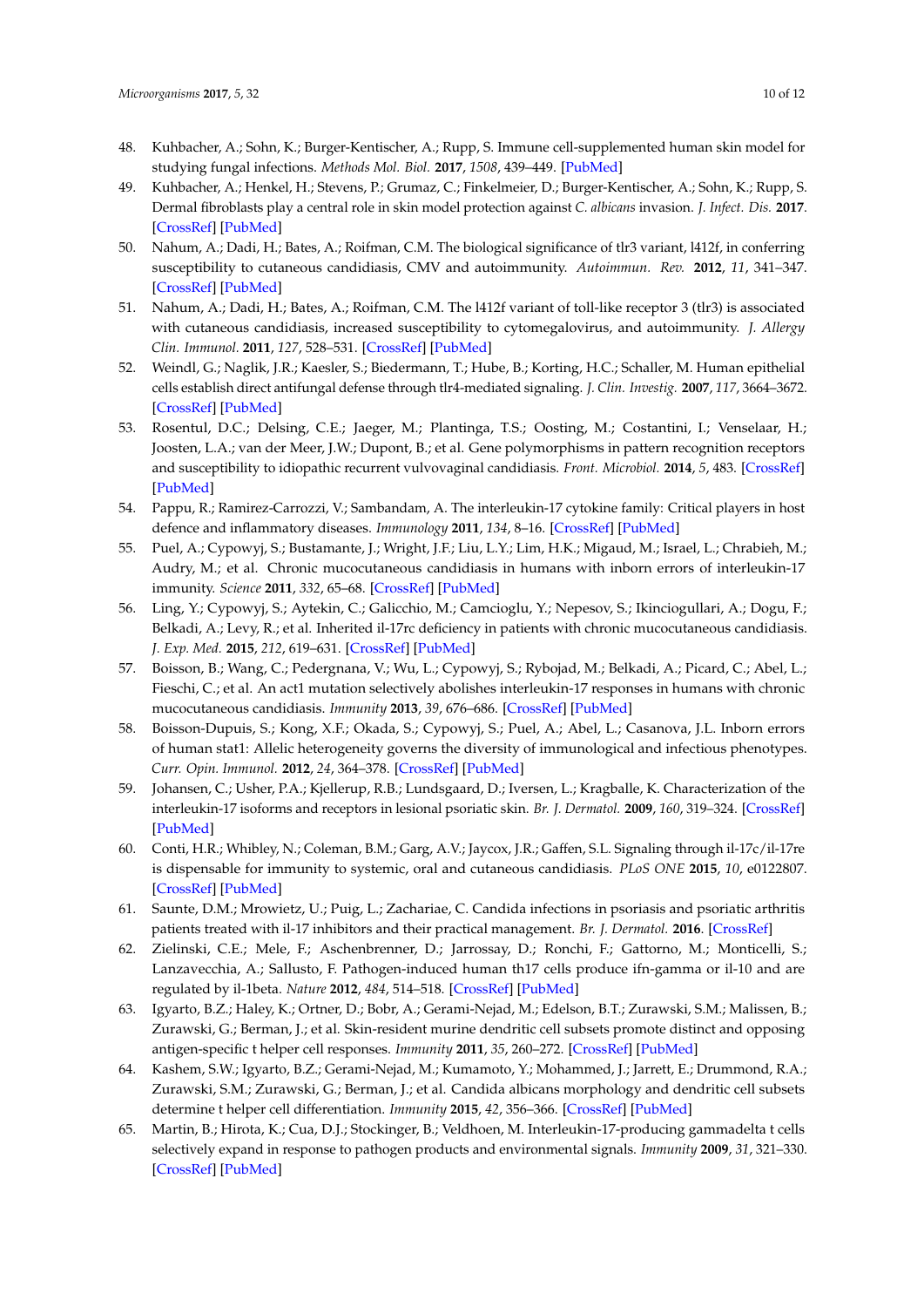- <span id="page-10-0"></span>66. Maher, C.O.; Dunne, K.; Comerford, R.; O'Dea, S.; Loy, A.; Woo, J.; Rogers, T.R.; Mulcahy, F.; Dunne, P.J.; Doherty, D.G. *Candida albicans* stimulates il-23 release by human dendritic cells and downstream il-17 secretion by vdelta1 t cells. *J. Immunol.* **2015**, *194*, 5953–5960. [\[CrossRef\]](http://dx.doi.org/10.4049/jimmunol.1403066) [\[PubMed\]](http://www.ncbi.nlm.nih.gov/pubmed/25964489)
- <span id="page-10-1"></span>67. Sutton, C.E.; Lalor, S.J.; Sweeney, C.M.; Brereton, C.F.; Lavelle, E.C.; Mills, K.H. Interleukin-1 and il-23 induce innate il-17 production from gammadelta t cells, amplifying th17 responses and autoimmunity. *Immunity* **2009**, *31*, 331–341. [\[CrossRef\]](http://dx.doi.org/10.1016/j.immuni.2009.08.001) [\[PubMed\]](http://www.ncbi.nlm.nih.gov/pubmed/19682929)
- <span id="page-10-2"></span>68. Kashem, S.W.; Riedl, M.S.; Yao, C.; Honda, C.N.; Vulchanova, L.; Kaplan, D.H. Nociceptive sensory fibers drive interleukin-23 production from cd301b+ dermal dendritic cells and drive protective cutaneous immunity. *Immunity* **2015**, *43*, 515–526. [\[CrossRef\]](http://dx.doi.org/10.1016/j.immuni.2015.08.016) [\[PubMed\]](http://www.ncbi.nlm.nih.gov/pubmed/26377898)
- <span id="page-10-3"></span>69. Smeekens, S.P.; Plantinga, T.S.; van de Veerdonk, F.L.; Heinhuis, B.; Hoischen, A.; Joosten, L.A.; Arkwright, P.D.; Gennery, A.; Kullberg, B.J.; Veltman, J.A.; et al. Stat1 hyperphosphorylation and defective il12r/il23r signaling underlie defective immunity in autosomal dominant chronic mucocutaneous candidiasis. *PLoS ONE* **2011**, *6*, e29248. [\[CrossRef\]](http://dx.doi.org/10.1371/journal.pone.0029248) [\[PubMed\]](http://www.ncbi.nlm.nih.gov/pubmed/22195034)
- <span id="page-10-4"></span>70. Clark, R.A.; Schlapbach, C. Th9 cells in skin disorders. *Semin. Immunopathol.* **2017**, *39*, 47–54. [\[CrossRef\]](http://dx.doi.org/10.1007/s00281-016-0607-8) [\[PubMed\]](http://www.ncbi.nlm.nih.gov/pubmed/27896634)
- <span id="page-10-5"></span>71. Swidergall, M.; Ernst, J.F. Interplay between *Candida albicans* and the antimicrobial peptide armory. *Eukaryot. Cell* **2014**, *13*, 950–957. [\[CrossRef\]](http://dx.doi.org/10.1128/EC.00093-14) [\[PubMed\]](http://www.ncbi.nlm.nih.gov/pubmed/24951441)
- <span id="page-10-6"></span>72. Sohnle, P.G.; Hahn, B.L.; Santhanagopalan, V. Inhibition of *Candida albicans* growth by calprotectin in the absence of direct contact with the organisms. *J. Infect. Dis.* **1996**, *174*, 1369–1372. [\[CrossRef\]](http://dx.doi.org/10.1093/infdis/174.6.1369) [\[PubMed\]](http://www.ncbi.nlm.nih.gov/pubmed/8940237)
- <span id="page-10-7"></span>73. Sohnle, P.G.; Hunter, M.J.; Hahn, B.; Chazin, W.J. Zinc-reversible antimicrobial activity of recombinant calprotectin (migration inhibitory factor-related proteins 8 and 14). *J. Infect. Dis.* **2000**, *182*, 1272–1275. [\[CrossRef\]](http://dx.doi.org/10.1086/315810) [\[PubMed\]](http://www.ncbi.nlm.nih.gov/pubmed/10979933)
- <span id="page-10-8"></span>74. Salazar, V.A.; Arranz-Trullen, J.; Navarro, S.; Blanco, J.A.; Sanchez, D.; Moussaoui, M.; Boix, E. Exploring the mechanisms of action of human secretory rnase 3 and rnase 7 against *Candida albicans*. *Microbiologyopen* **2016**, *5*, 830–845. [\[CrossRef\]](http://dx.doi.org/10.1002/mbo3.373) [\[PubMed\]](http://www.ncbi.nlm.nih.gov/pubmed/27277554)
- <span id="page-10-9"></span>75. Ali, R.S.; Falconer, A.; Ikram, M.; Bissett, C.E.; Cerio, R.; Quinn, A.G. Expression of the peptide antibiotics human beta defensin-1 and human beta defensin-2 in normal human skin. *J. Investig. Dermatol.* **2001**, *117*, 106–111. [\[PubMed\]](http://www.ncbi.nlm.nih.gov/pubmed/11442756)
- <span id="page-10-10"></span>76. Liang, S.C.; Tan, X.Y.; Luxenberg, D.P.; Karim, R.; Dunussi-Joannopoulos, K.; Collins, M.; Fouser, L.A. Interleukin (il)-22 and il-17 are coexpressed by th17 cells and cooperatively enhance expression of antimicrobial peptides. *J. Exp. Med.* **2006**, *203*, 2271–2279. [\[CrossRef\]](http://dx.doi.org/10.1084/jem.20061308) [\[PubMed\]](http://www.ncbi.nlm.nih.gov/pubmed/16982811)
- <span id="page-10-11"></span>77. Hau, C.S.; Tada, Y.; Kanda, N.; Watanabe, S. Immunoresponses in dermatomycoses. *J. Dermatol.* **2015**, *42*, 236–244. [\[CrossRef\]](http://dx.doi.org/10.1111/1346-8138.12718) [\[PubMed\]](http://www.ncbi.nlm.nih.gov/pubmed/25736316)
- <span id="page-10-12"></span>78. Eyerich, S.; Wagener, J.; Wenzel, V.; Scarponi, C.; Pennino, D.; Albanesi, C.; Schaller, M.; Behrendt, H.; Ring, J.; Schmidt-Weber, C.B.; et al. Il-22 and tnf-alpha represent a key cytokine combination for epidermal integrity during infection with *Candida albicans*. *Eur J. Immunol.* **2011**, *41*, 1894–1901. [\[CrossRef\]](http://dx.doi.org/10.1002/eji.201041197) [\[PubMed\]](http://www.ncbi.nlm.nih.gov/pubmed/21469124)
- <span id="page-10-13"></span>79. Kagami, S.; Rizzo, H.L.; Kurtz, S.E.; Miller, L.S.; Blauvelt, A. Il-23 and il-17a, but not il-12 and il-22, are required for optimal skin host defense against *Candida albicans*. *J. Immunol.* **2010**, *185*, 5453–5462. [\[CrossRef\]](http://dx.doi.org/10.4049/jimmunol.1001153) [\[PubMed\]](http://www.ncbi.nlm.nih.gov/pubmed/20921529)
- <span id="page-10-14"></span>80. Holdren, G.O.; Rosenthal, D.J.; Yang, J.; Bates, A.M.; Fischer, C.L.; Zhang, Y.; Brogden, N.K.; Brogden, K.A. Antimicrobial activity of chemokine cxcl10 for dermal and oral microorganisms. *Antibiotics (Basel)* **2014**, *3*, 527–539. [\[CrossRef\]](http://dx.doi.org/10.3390/antibiotics3040527) [\[PubMed\]](http://www.ncbi.nlm.nih.gov/pubmed/25859394)
- <span id="page-10-15"></span>81. Branzk, N.; Lubojemska, A.; Hardison, S.E.; Wang, Q.; Gutierrez, M.G.; Brown, G.D.; Papayannopoulos, V. Neutrophils sense microbe size and selectively release neutrophil extracellular traps in response to large pathogens. *Nat. Immunol.* **2014**, *15*, 1017–1025. [\[CrossRef\]](http://dx.doi.org/10.1038/ni.2987) [\[PubMed\]](http://www.ncbi.nlm.nih.gov/pubmed/25217981)
- <span id="page-10-16"></span>82. Urban, C.F.; Reichard, U.; Brinkmann, V.; Zychlinsky, A. Neutrophil extracellular traps capture and kill *Candida albicans* yeast and hyphal forms. *Cell Microbiol.* **2006**, *8*, 668–676. [\[CrossRef\]](http://dx.doi.org/10.1111/j.1462-5822.2005.00659.x) [\[PubMed\]](http://www.ncbi.nlm.nih.gov/pubmed/16548892)
- <span id="page-10-17"></span>83. Trautwein-Weidner, K.; Gladiator, A.; Nur, S.; Diethelm, P.; LeibundGut-Landmann, S. Il-17-mediated antifungal defense in the oral mucosa is independent of neutrophils. *Mucosal Immunol.* **2015**, *8*, 221–231. [\[CrossRef\]](http://dx.doi.org/10.1038/mi.2014.57) [\[PubMed\]](http://www.ncbi.nlm.nih.gov/pubmed/25005360)
- <span id="page-10-18"></span>84. Fan, D.; Coughlin, L.A.; Neubauer, M.M.; Kim, J.; Kim, M.S.; Zhan, X.; Simms-Waldrip, T.R.; Xie, Y.; Hooper, L.V.; Koh, A.Y. Activation of hif-1alpha and ll-37 by commensal bacteria inhibits *Candida albicans* colonization. *Nat. Med.* **2015**, *21*, 808–814. [\[CrossRef\]](http://dx.doi.org/10.1038/nm.3871) [\[PubMed\]](http://www.ncbi.nlm.nih.gov/pubmed/26053625)